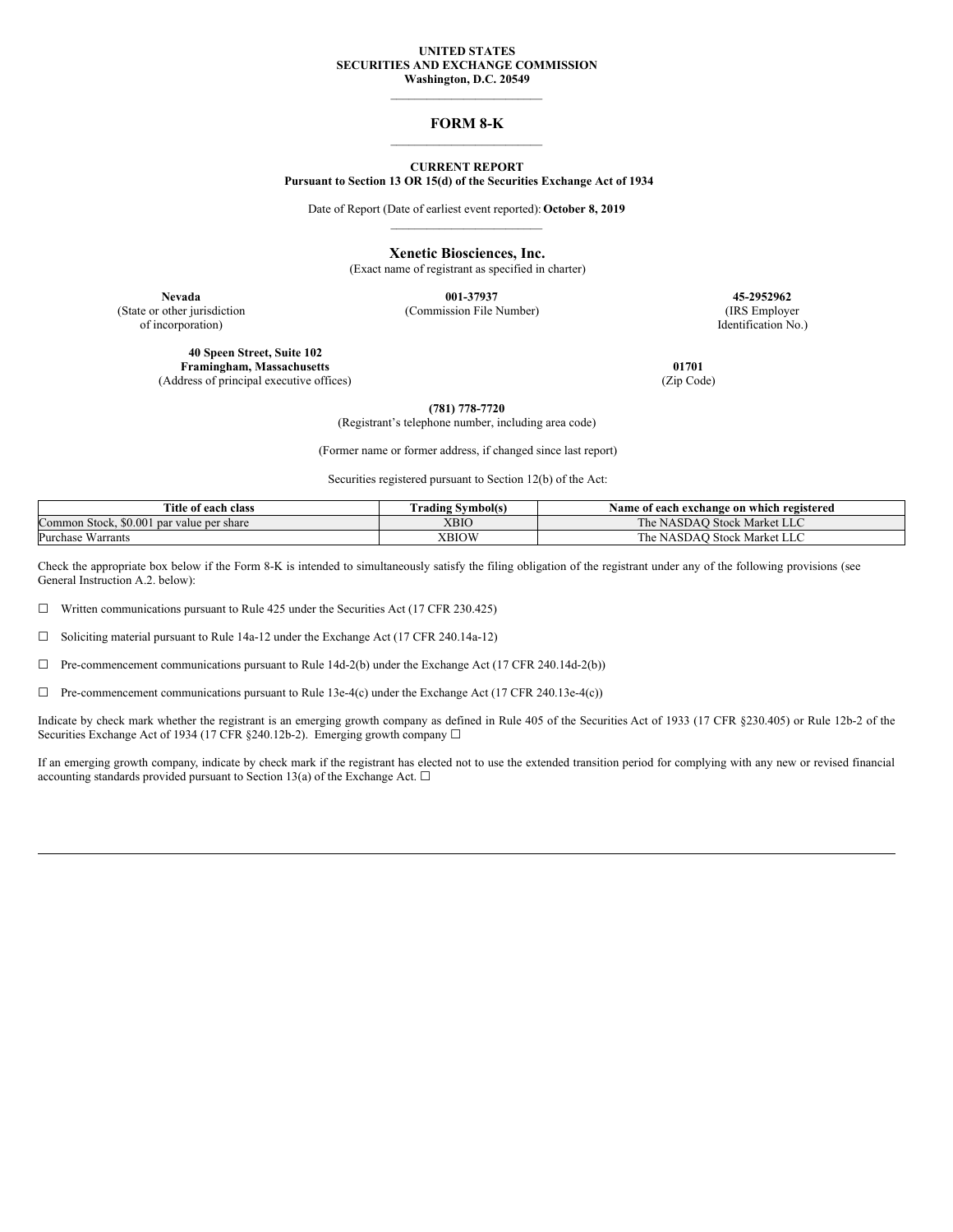# **Item 7.01. Regulation FD Disclosure**

On October 8, 2019, the Company issued a press release to provide an update on its business outlook. A copy of the press release is attached hereto and incorporated herein by reference in its entirety as Exhibit 99.1.

# **Item 9.01. Financial statements and Exhibits**

# (d) Exhibits

| <b>Exhibit Number</b> | Description                       |
|-----------------------|-----------------------------------|
| 99.1                  | 2019<br>October<br>dated:<br>ease |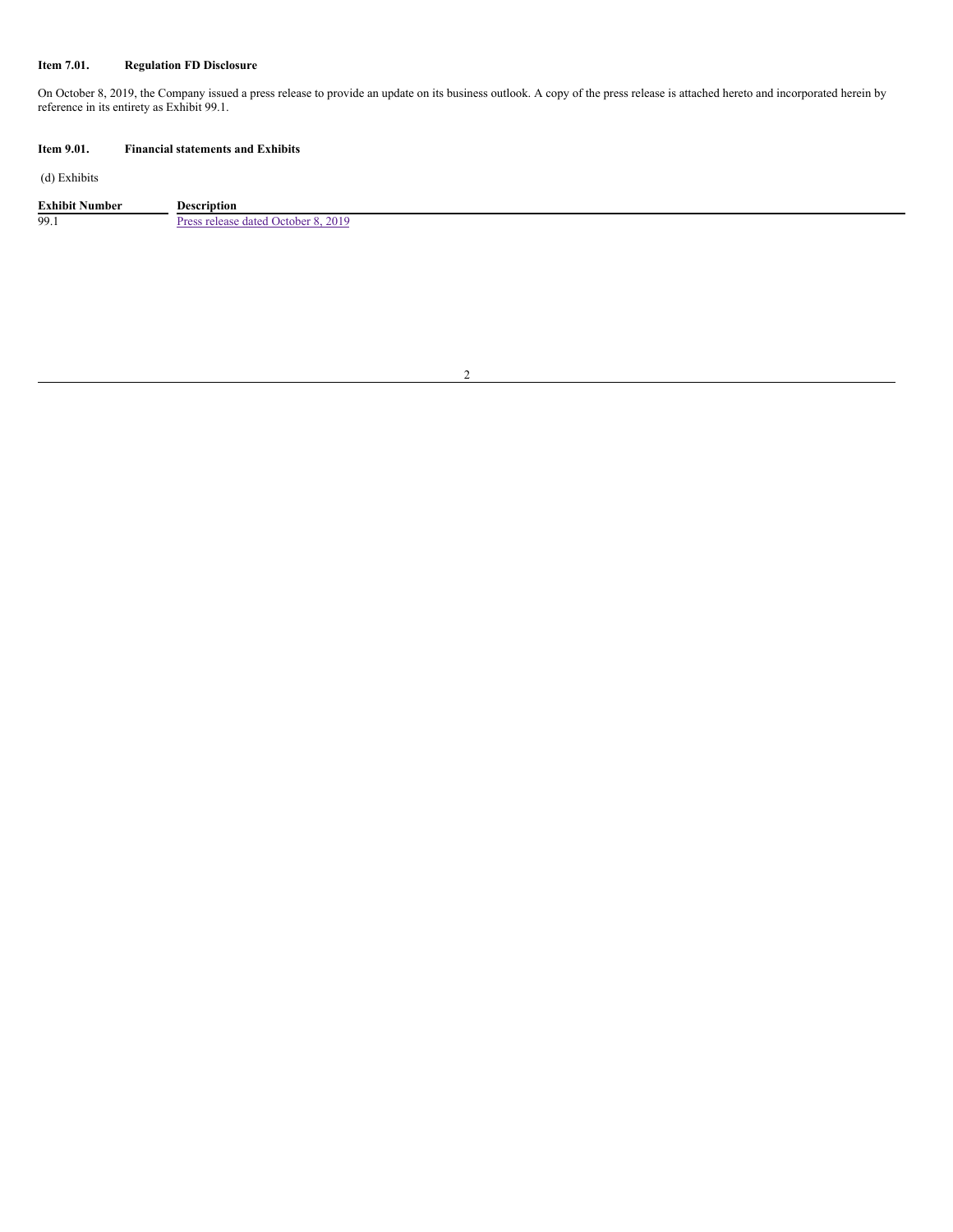# **SIGNATURES**

Pursuant to the requirements of the Securities Exchange Act of 1934, the registrant has duly caused this report to be signed on its behalf by the undersigned hereunto duly authorized.

# **XENETIC BIOSCIENCES, INC.**

By: /s/ James Parslow Date: October 8, 2019 Name: James Parslow Title: Chief Financial Officer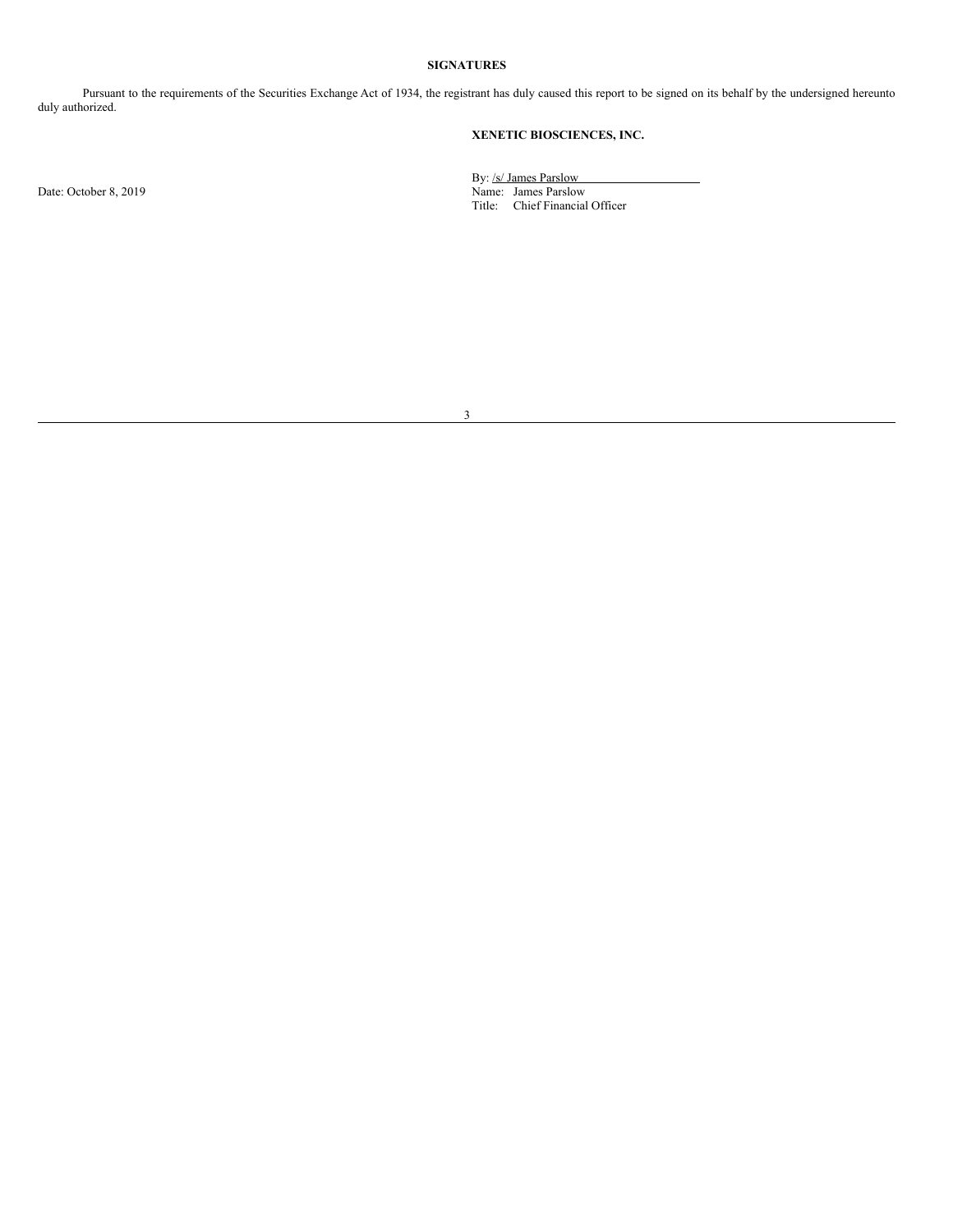

#### **Xenetic Biosciences, Inc. Provides Business Outlook**

 $-$  Recent completion of acquisition of innovative CAR T technology platform (XCART) has the potential to drive significant value for shareholders  $-$ 

*– Management working with KOLs and subject matter experts to formalize XCART development plan –*

*– Completion of recent financing expected to fund operations through key development milestones –*

*– Proprietary technology, PolyXen™, expected to generate royalties as early as Q4 2019 –*

**FRAMINGHAM, MA – (October 8, 2019)** – Xenetic Biosciences, Inc. (NASDAQ: XBIO) ("Xenetic" or the "Company"), a biopharmaceutical company focused on advancing XCART, a personalized chimeric antigen receptor T cell ("CAR T") platform technology engineered to target patient-specific tumor neoantigens, today provided a business outlook.

"2019 is proving to be a transformational year for Xenetic, marked by the shift in our corporate strategy with our entry into the CAR T arena through the acquisition of XCART. We believe the XCART platform has the potential to be a meaningful advancement in the treatment of cancer and address significant unmet medical needs. Since the closing of both our acquisition and recent financing, our team has been focused and dedicated to advancing our R&D efforts for our XCART platform to develop cell-based therapeutics for the treatment of multiple tumor types of B-cell Non-Hodgkin lymphomas, which has the potential to address an initial global market opportunity of over \$5 billion annually<sup>[1]</sup>," commented Jeffrey Eisenberg, Chief Executive Officer of Xenetic. "By adding XCART to our existing proprietary drug development platform, PolyXen<sup>TM</sup>, we have made great strides in building a solid foundation for the Company. Looking ahead, I believe we have multiple opportunities in the near- and long-term to build momentum and successfully achieve corporate, clinical and regulatory milestones to drive significant shareholder value."

#### **Platform Technologies Update**

#### *XCART Technology*

On July 19, 2019, the Company completed its previously announced acquisition of a novel CAR T platform technology, called "XCART." XCART is a proximity-based screening platform capable of identifying CAR constructs that can target patient-specific tumor neoantigens, with a demonstrated proof of mechanism in B-cell Non-Hodgkin lymphomas. The XCART technology, developed by The Scripps Research Institute in collaboration with the Shemyakin-Ovchinnikov Institute of Bioorganic Chemistry, is believed to have the potential to significantly enhance the safety and efficacy of cell therapy for B-cell lymphomas by generating patient- and tumor-specific CAR T cells.

[1]Market Reports World GLOBAL NON-HODGKIN LYMPHOMA THERAPEUTICS MARKET - SEGMENTED BY TYPE OF TREATMENT - GROWTH, TRENDS AND FORECASTS (2018 - 2023); BioPharm Insight Surveillance, Epidemiology, and End Results (SEER) 9 registries, National Cancer Institute, 2017

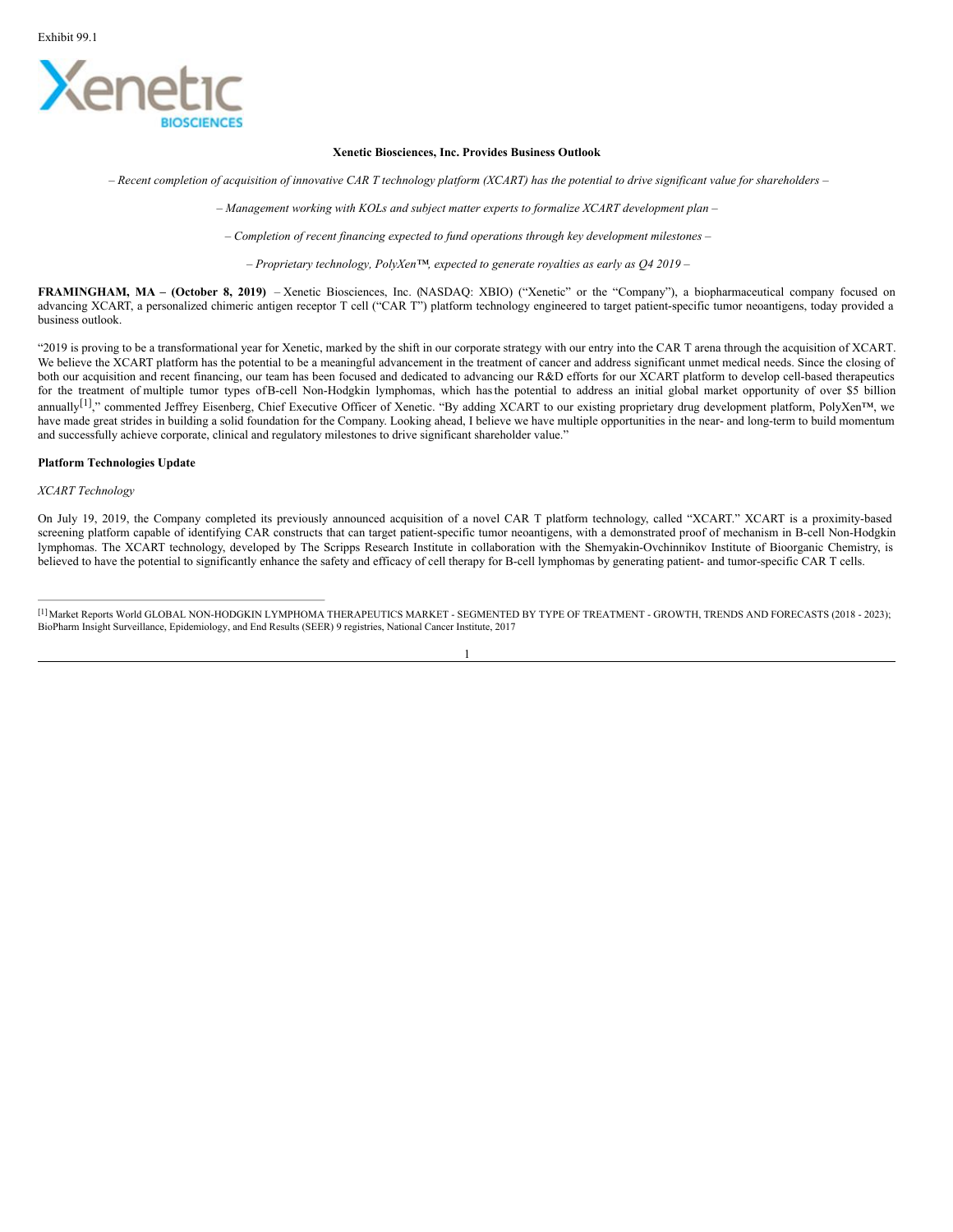<span id="page-4-0"></span>

Curtis Lockshin, Ph.D., Chief Scientific Officer of Xenetic, stated, "We have been working with leading advisors in the U.S. and Europe to clearly map out the best pathway forward for our XCART technology, including our aim to secure an academic collaboration with a leading institution to further advance our program toward the clinic. Importantly, we believe this platform technology has the potential to offer cancer patients substantial benefits over the existing standard of care and approved CAR T therapies. We look forward to unlocking the full potential of the XCART platform and its differentiated approach to cancer therapy, with the initial focus on Non-Hodgkin lymphomas."

The XCART technology platform was designed by its originators to utilize an established screening technique to identify peptide ligands that bind specifically to the unique Bcell receptor ("BCR") on the surface of an individual patient's malignant tumor cells. The peptide is then inserted into the antigen-binding domain of a CAR, and a subsequent transduction/transfection process is used to engineer the patient's T cells into a CAR T format which redirects the patient's T cells to attack the tumor. Essentially, the XCART screening platform is the inverse of a typical CAR T screening protocol wherein libraries of highly specific antibody domains are screened against a given target. In the case of XCART screening, the target is itself an antibody domain, and hence highly specific by its nature. The XCART technology creates the possibility of personalized treatment of lymphomas utilizing a CAR with an antigen-binding domain that should only recognize, and only be recognized by, the unique BCR of a particular patient's B-cell lymphoma.

An expected result for XCART is reduced off-tumor toxicities typically associated with CAR T lymphoma therapies, such as B-cell aplasia. Xenetic's clinical development program will seek to confirm the early preclinical results, and to demonstrate a more attractive safety profile than existing therapies.

Xenetic recently entered into a research agreement to begin the process of technology transfer of the XCART technology and enable advancement towards Xenetic's stated goal of establishing an academic collaboration for XCART development. The Company's early activities will build off of the work of the XCART inventors which was previously described in a *Science Advances* article published in November 2018. [1]

Dr. Guenther Koehne, Chief of Blood & Marrow Transplant and Hematologic Oncology at the Miami Cancer Institute, commented, "At this point, the power of CAR T therapy has been established, especially in the area of hematological malignancies. However, as the level of activity in the CAR T space suggests, there remains substantial unmet need in oncology treatments as existing therapies can be highly efficacious but not all patients respond, and they can often induce serious, even life-threatening side effects. A personalized treatment approach that only attacks cancerous cells through use of this novel XCART technology has the potential to address the critical unmet need that remains in a number of oncology indications."

[2] *Science Advances,* 14 Nov 2018: Vol. 4, no. 11, eaau4580 DOI: 10.1126/sciadv.aau4580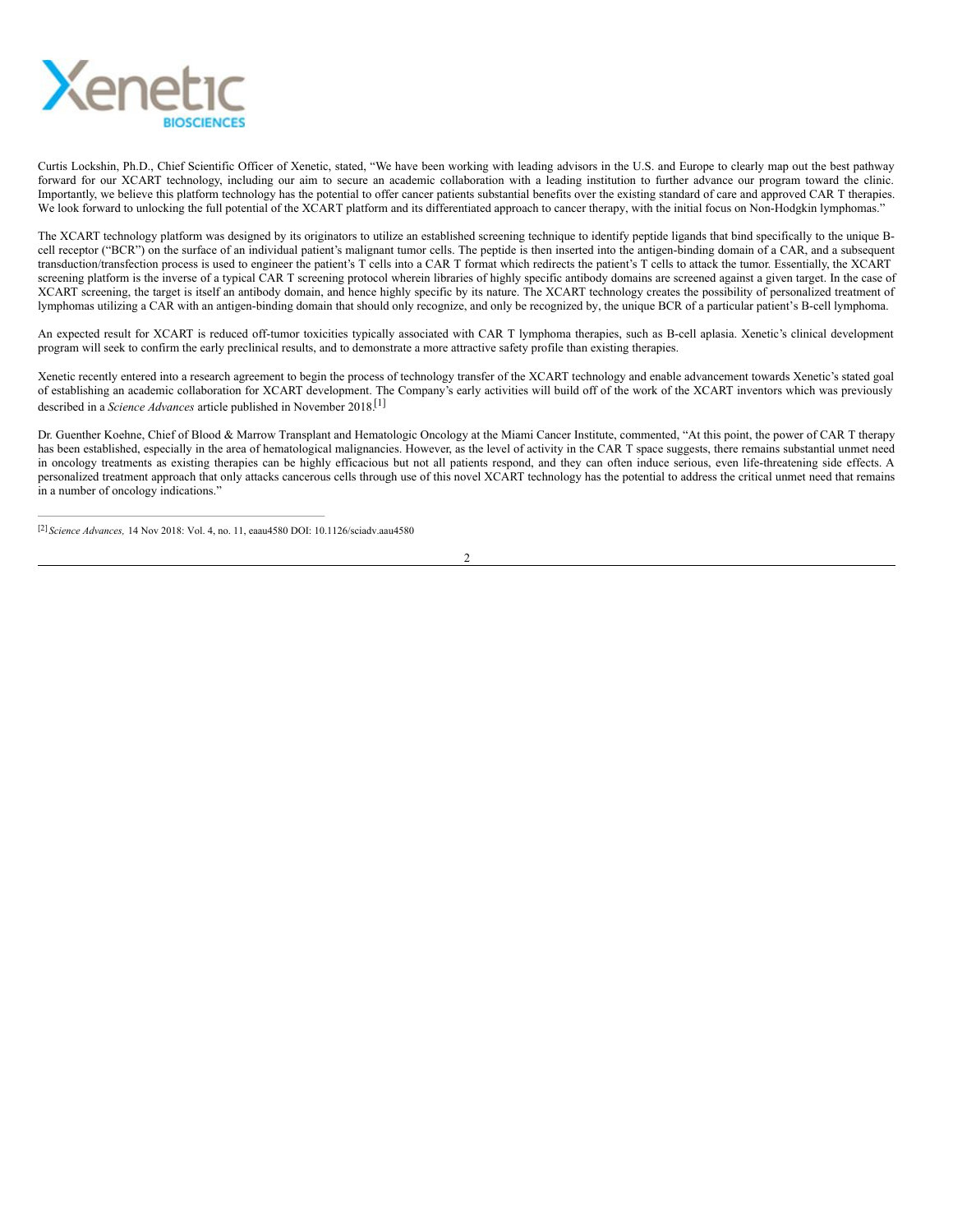

# *PolyXen™ Platform Technology*

The Company's proprietary drug development platform, PolyXen™, is a platform technology which can be applied to protein or peptide therapeutics, enabling next-generation biological drugs to prolong a drug's circulating half-life and potentially improve other pharmacological properties. PolyXen™ has been demonstrated in human clinical trials to confer prolonged half-life on biotherapeutics such as recombinant human erythropoietin and recombinant Factor VIII ("rFVIII"). Additionally, the Company believes that PolyXen™ has potential utility in other molecule classes such as small molecules.

Xenetic and its partners incorporate the Company's patented and proprietary PolyXen™ technology into drug candidates currently under development with biotechnology and pharmaceutical industry collaborators to create what the Xenetic believes will be the next-generation biologic drugs with improved pharmacological properties over existing therapeutics. Xenetic currently has an exclusive license agreement with Takeda Pharmaceuticals Co. Ltd. ("Takeda") in the field of coagulation disorders, under which Takeda currently has one active development program underway utilizing the PolyXen™ platform technology. In addition, in October 2017, Xenetic granted rights to Takeda to grant a nonexclusive sublicense to certain patents related to PolyXen™ to a third party. The Company expects to receive royalties as a result of the sublicense agreement as early as the fourth quarter of this year.

### **About Xenetic Biosciences**

Xenetic Biosciences, Inc. is a biopharmaceutical company focused on progressing XCART, a personalized CAR T platform technology engineered to target patient-specific tumor neoantigens. The Company is initially advancing cell-based therapeutics targeting the unique B-cell receptor on the surface of an individual patient's malignant tumor cells for the treatment of B-cell lymphomas. XCART has the potential to fuel a robust pipeline of therapeutic assets targeting high-value oncology indications.

Additionally, Xenetic is leveraging PolyXen™, its proprietary drug delivery platform, by partnering with biotechnology and pharmaceutical companies. PolyXen™ has demonstrated its ability to improve the half-life and other pharmacological properties of next-generation biologic drugs. The Company has an exclusive license agreement with Takeda Pharmaceuticals Co. Ltd. in the field of coagulation disorders and expects to earn royalty payments under this agreement.

For more information, please visit the Company's website at www.xeneticbio.com and connect on Twitter, LinkedIn, and Facebook.